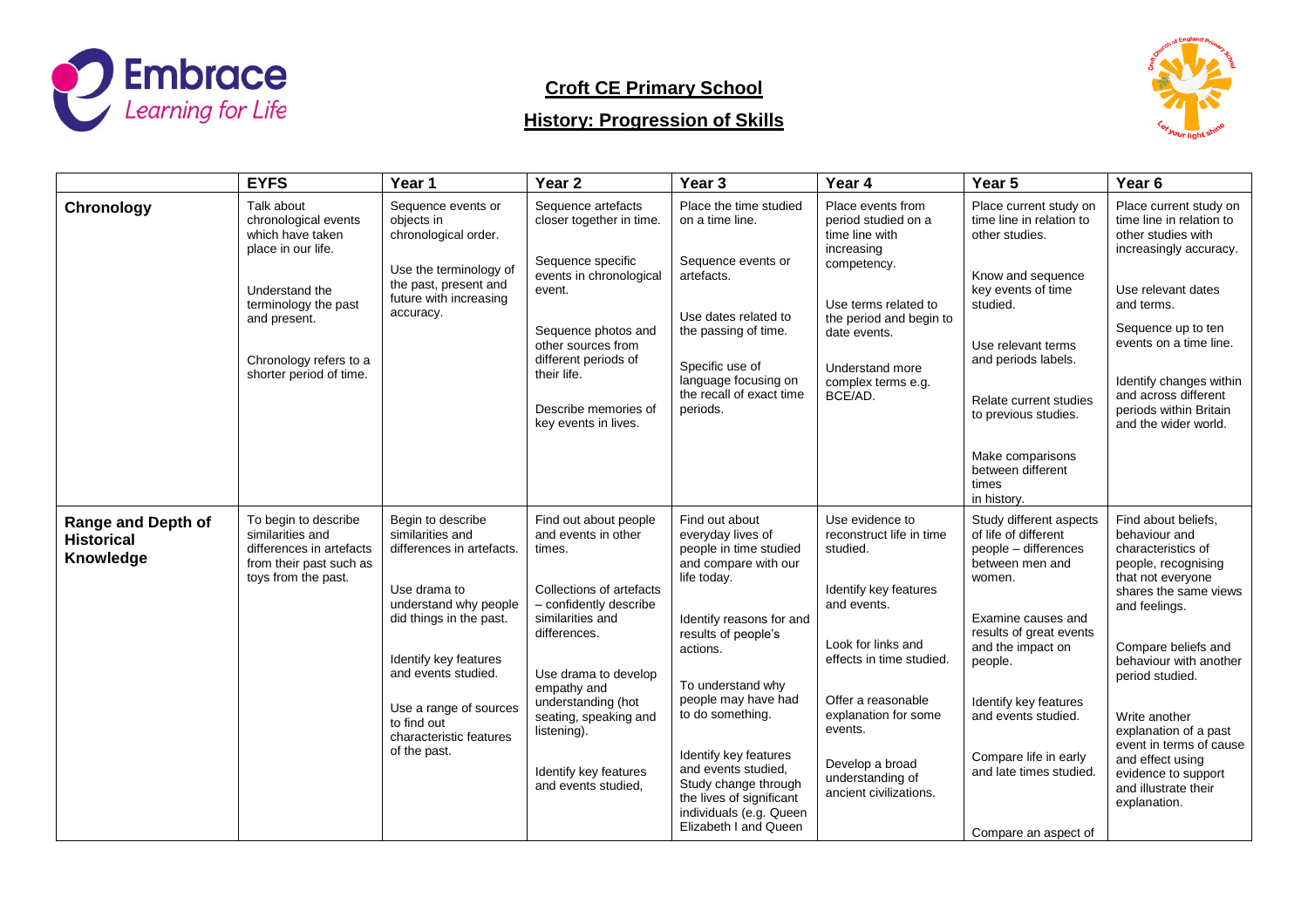

# **Croft CE Primary School**

# **History: Progression of Skills**



|                                      |                                                                                                                           |                                                                                                                                                                                                                           |                                                                                                                                                                                                       | Elizabeth II).                                                                                                                                                                                                                                                       |                                                                                                                                                                                                                                           | life with the same<br>aspect in another<br>period.<br>Study an ancient<br>civilization in detail<br>(e.g. Benin, Shang<br>Dynasty, Egypt).                                                                                             | Know key dates,<br>characters and events<br>of time studied.<br>Compare and contrast<br>ancient civilizations.                                                                                                                                                                                              |
|--------------------------------------|---------------------------------------------------------------------------------------------------------------------------|---------------------------------------------------------------------------------------------------------------------------------------------------------------------------------------------------------------------------|-------------------------------------------------------------------------------------------------------------------------------------------------------------------------------------------------------|----------------------------------------------------------------------------------------------------------------------------------------------------------------------------------------------------------------------------------------------------------------------|-------------------------------------------------------------------------------------------------------------------------------------------------------------------------------------------------------------------------------------------|----------------------------------------------------------------------------------------------------------------------------------------------------------------------------------------------------------------------------------------|-------------------------------------------------------------------------------------------------------------------------------------------------------------------------------------------------------------------------------------------------------------------------------------------------------------|
| Interpretations of<br><b>History</b> | To explore views of<br>the past (recent past<br>and events relevant to<br>them).                                          | To begin to identify<br>different ways to<br>represent the past<br>(e.g. photos, stories,<br>adults talking about the<br>past)<br>(photos, BBC website).                                                                  | Compare pictures or<br>photographs of people<br>or events in the past.<br>To be able to identify<br>different ways to<br>represent the past.                                                          | Identify and give<br>reasons for different<br>ways in which the past<br>is represented.<br>Distinguish between<br>different sources and<br>evaluate their<br>usefulness.<br>Look at<br>representations of the<br>period - museum,<br>cartoons, etc.                  | Look at the evidence<br>available.<br>Begin to evaluate the<br>usefulness of different<br>sources.<br>Use of text books and<br>historical knowledge.                                                                                      | Compare accounts of<br>events from different<br>sources. Fact or<br>fiction.<br>Discuss validity of<br>sources e.g. fake<br>news.<br>Offer some reasons for<br>different versions of<br>events.                                        | Link sources and work<br>out how conclusions<br>were arrived at.<br>Consider ways of<br>checking the accuracy<br>of interpretations - fact<br>or fiction and opinion.<br>Be aware that different<br>evidence will lead to<br>different conclusions<br>confident use of the<br>library etc. for<br>research. |
| <b>Historical Enquiry</b>            | Be curious about<br>artefacts and events<br>and ask and answer<br>questions.<br>Identify similarities<br>and differences. | Sort artefacts "then"<br>and "now".<br>Use as wide a range of<br>sources as possible.<br>Speaking and listening<br>(links to literacy).<br>To ask and answer<br>questions related to<br>different sources and<br>objects. | Use a source $-$ why,<br>what, who, how, where<br>to ask questions and<br>find answers.<br>Sequence a collection<br>of artefacts.<br>Use of time lines<br>discuss the<br>effectiveness of<br>sources. | Use a range of<br>sources to find out<br>about a period.<br>Observe small details<br>- artefacts, pictures<br>select and record<br>information relevant to<br>the study.<br>Begin to use the<br>library, e-learning for<br>research.<br>Ask and answer<br>questions. | Use evidence to build<br>up a picture of a past<br>event.<br>Choose relevant<br>material to present a<br>picture of one aspect<br>of life in time past.<br>Ask a variety of<br>questions.<br>Use the library, e-<br>learning for research | Begin to identify<br>primary and secondary<br>sources.<br>Use evidence to build<br>up a picture of life in<br>time studied.<br>Select relevant<br>sections of<br>information.<br>Confident use of<br>library, e-learning,<br>research. | Recognise primary<br>and secondary<br>sources.<br>Use a range of<br>sources to find out<br>about an aspect of<br>time past. Suggest<br>omissions and the<br>means of finding out.<br>Bring knowledge<br>gathering from several<br>sources together in a<br>fluent account.                                  |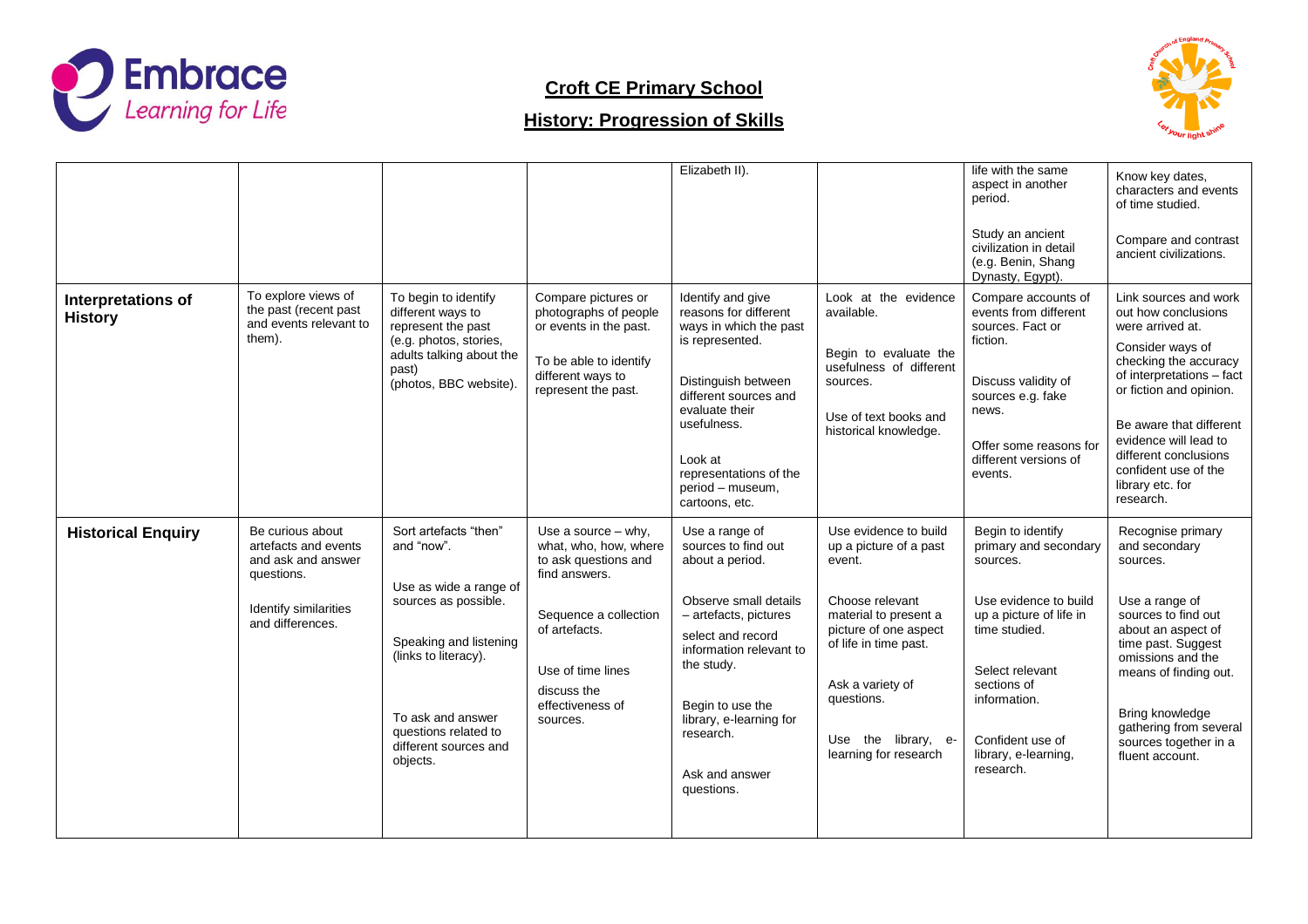

# **Croft CE Primary School**

# **History: Progression of Skills**



| <b>Organisation and</b><br><b>Communication</b> | Show knowledge and<br>understanding about<br>the past in different<br>ways, eg role play. | Time lines (3D with<br>objects/ sequential<br>pictures) drawing<br>drama/role play<br>writing (reports,<br>labelling, simple<br>recount).<br>Use ICT. | Class display/<br>museum annotated<br>photographs and ICT. | Communicate<br>knowledge and<br>understanding in a<br>variety of ways $-$<br>discussions, pictures,<br>writing, annotations,<br>drama, mode. | Select data and<br>organise it into a data<br>file to answer<br>historical questions.<br>Know the period in<br>which the study is set<br>display findings in a<br>variety of ways work<br>independently and in<br>groups. | Fit events into a<br>display sorted by<br>theme time.<br>Use appropriate<br>terms, matching<br>dates to people and<br>events.<br>Record and<br>communicate<br>knowledge in different<br>forms work<br>independently and in<br>groups showing | Select aspect of<br>study to make a<br>display.<br>Use a variety of ways<br>to communicate<br>knowledge and<br>understanding<br>including extended<br>writing.<br>Plan and carry out<br>individual<br>investigations. |
|-------------------------------------------------|-------------------------------------------------------------------------------------------|-------------------------------------------------------------------------------------------------------------------------------------------------------|------------------------------------------------------------|----------------------------------------------------------------------------------------------------------------------------------------------|---------------------------------------------------------------------------------------------------------------------------------------------------------------------------------------------------------------------------|----------------------------------------------------------------------------------------------------------------------------------------------------------------------------------------------------------------------------------------------|-----------------------------------------------------------------------------------------------------------------------------------------------------------------------------------------------------------------------|
|                                                 |                                                                                           |                                                                                                                                                       |                                                            |                                                                                                                                              |                                                                                                                                                                                                                           | initiative.                                                                                                                                                                                                                                  |                                                                                                                                                                                                                       |